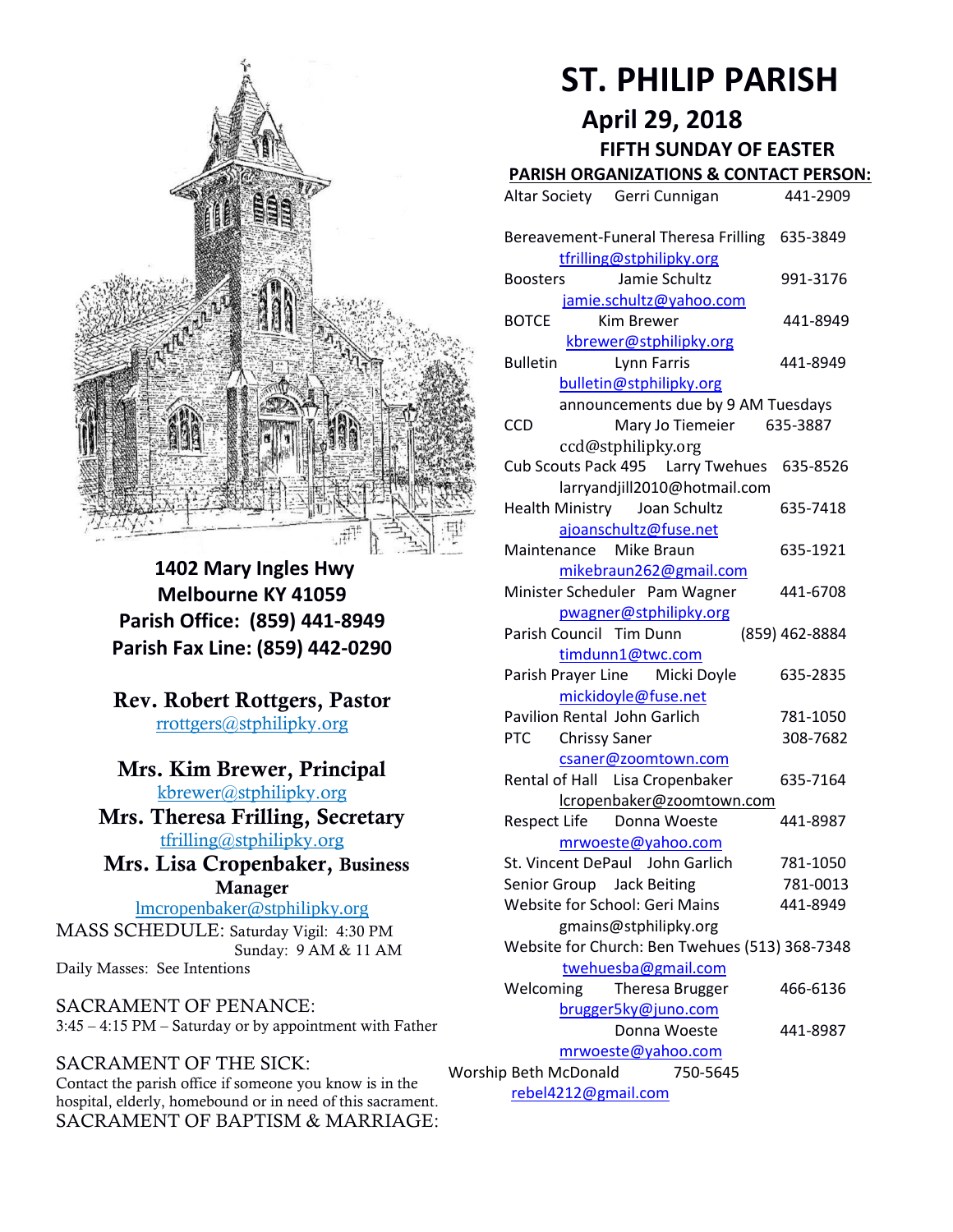#### **MASS INTENTIONS:**

#### **Saturday, April 28**

4:30 PM Dolores Fay Farris 6:00 PM Living & Deceased of St. Philip

#### **Sunday, April 29**

9:00 AM Deceased Members of Gerhardstein Family 11:00 AM Special Intention (LM)

**Tuesday, May 1** 7:00 PM Anna Rose Schutzman

**Wednesday, May 2**

8:30 AM Elmer & Mary Ruschman

#### **Thursday, May 3 – ST. PHILIP FEASTDAY**

7:00 PM Living & Deceased of St. Philip Parish

**Friday, May 4** 8:30 AM Della Kinsella

**Saturday, May 5** 4:30 PM Peter M. Messmer

**Sunday, May 6** 

9:00 AM Irene & Gary Doering Family 11:00 AM Elsie & George Kramer

# **STEWARDSHIP**

**Collection from April 22nd:** \$3,587.00 Utility: \$75.00 Endowment: \$105.00 Norbert Frilling Fund: \$60.00 **THANK YOU FOR YOUR GENEROSITY!** 

# *OTHERS FIRST –* **APRIL:**

Just a reminder - St. John's Food Pantry - toilet paper, paper towels, and diapers.

#### *OTHERS FIRST –* **MAY:**

For the month of May, we will be collecting toilet paper and adult socks for the Rose Garden Home Mission. This mission is staffed by the Franciscan Daughters of Mary and located in Covington. Their free services include the pregnancy clinic, food pantry and primary care clinic. They recently added a dental clinic. When clients leave the clinic, they are given a roll of toilet paper or a pair of socks - - basic needs that we probably take for granted. Please help us fill the wicker basket in the side vestibule with adult socks and toilet paper.

#### **ST. PHILIP FEAST DAY:**

Join us for Mass at 7:00 p.m. on Thursday, May 3<sup>rd</sup>.

# **MAY CROWNING: SUNDAY, MAY 6TH:**

Our parish, including the school and CCD children will honor the Blessed Virgin Mary around 10:00 a.m. (between the 9 and 11 a.m. masses). We will crown Mary's statute in the church and also in the garden. The second grade students will serve an important role as they are being asked to wear their dress clothes from their recent First Communion.

## **THE MONTH OF MAY: MARY'S MONTH:**

After May Crowing on Sunday, May 6<sup>th</sup>, all parishioners all encouraged to bring flowers to put in front of the Blessed Mother. Vases will be available. Also, the rosary will be recited before every weekend Mass.

#### **DPAA 2018:**

If you haven't had time to donate yet, don't worry! There's still time! You can pick up an envelope in either entrance of church and fill out or simply put in the collection basket and mark it for DPAA 2018. Thank you for your continued generosity.

#### **SYMPATHY NOTE:**

We extend our deepest sympathy to Neil and Pearl Leonard. Neil's sister, Joanne Leonard, passed away on April 23<sup>rd</sup>. Please keep the Leonard and Govan families in your prayers. *Grant her eternal rest, O Lord, and let perpetual light shine upon her. May she rest in peace. Amen.* 

#### **ALTAR FLOWERS:**

The flowers are in memory of the Farris Family.

#### **FATHER BENTON CLIFT:**

The Diocese invites you to the ordination of Benton Michael Clift, Sr. to the sacred priesthood on Saturday, May  $19<sup>th</sup>$  at 10:00 a.m. A reception follows at the Northern Kentucky Convention Center in Covington. St. Philip's Church invites you to join us as Father Clift will celebrate his first mass here on Sunday, May 20<sup>th</sup> at

3:00 p.m. There will be a celebration dinner after the Mass in our parish center. We are asking parish members to help with the meal The parish is providing the meat but would like parish members who last name starts with A-G to bring an appetizer or snack, H-P to bring a dessert and Q- Z to bring a side dish. Food can be dropped off Sunday, May 20 $^{th}$  after the 9:00 a.m. Mass. (We will be setting up for the reception on Friday, May  $18<sup>th</sup>$  at 7:00 p.m. Any and all help will be appreciated. Thank you.

#### **ASCENSION THURSDAY MASSES:**

Please note that there will be a vigil mass on Wednesday, May  $9<sup>th</sup>$  at 6:00 p.m. On Ascension Thursday, there will be a mass at 8:30 a.m. and no evening mass due to the School Spring Concert.